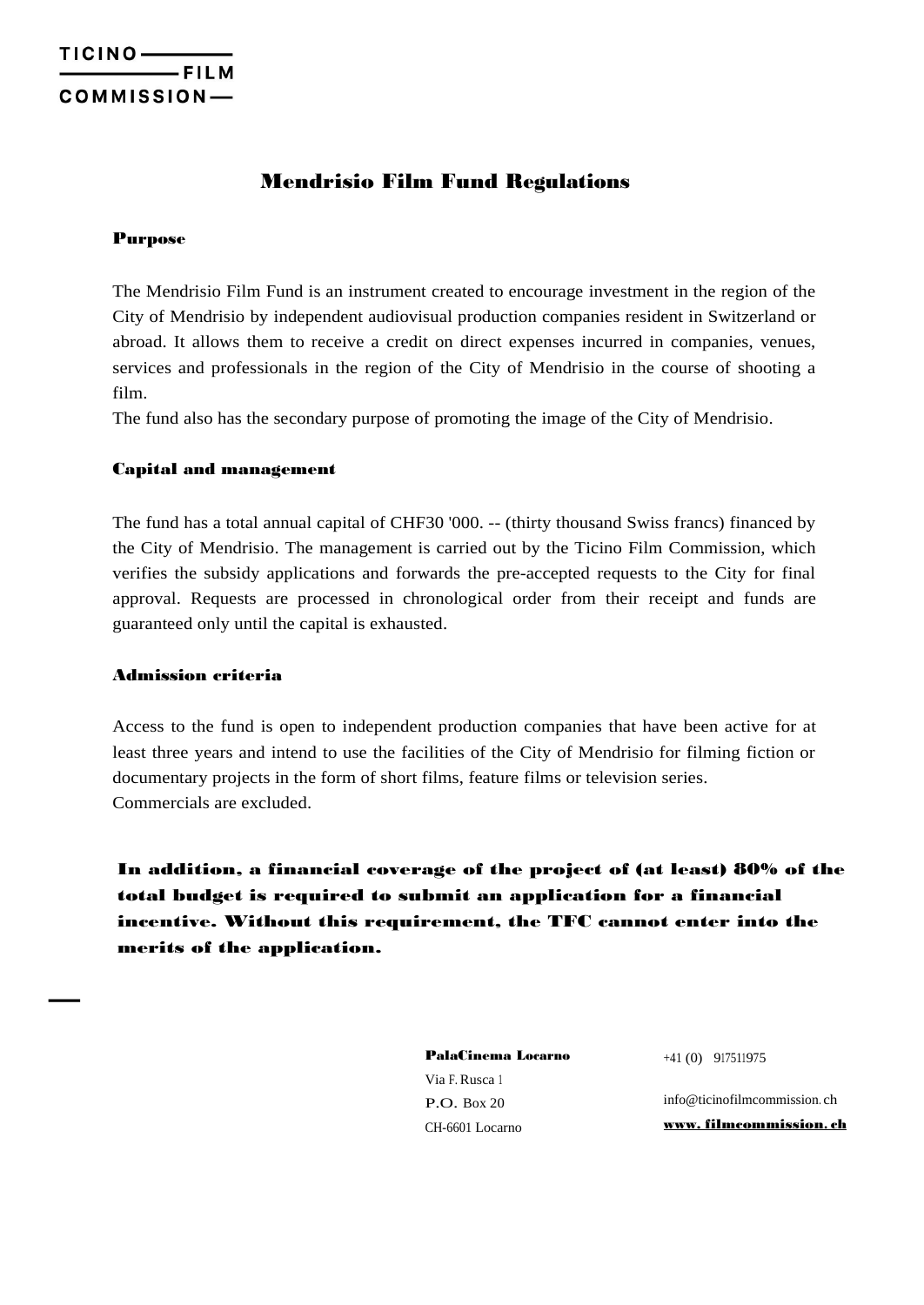#### Eligible costs and amount of grant

All expenses incurred in the making of film sequences with any type of professional, service provider or company having its domicile or registered office in the territory of the City of Mendrisio (see attached map) are eligible.

The maximum grant that can be awarded to each project is 30% of the eligible costs and may not exceed CHF 30'000. -- (thirty thousand Swiss francs). The Ticino Film Commission and the City of Mendrisio make an assessment based on the characteristics of the project and the budget for the expenses foreseen in the territory and issue a decision.

### Request for subsidies

The request must reach the Ticino Film Commission at least 30 days before the start of filming. No incentive can be granted for filming in progress or for expenses already incurred.

Productions must send a dossier consisting of:

- Project title and synopsis
- Brief presentation (cast, crew and other information deemed important)
- CV of the production company(ies) and producer(s) and director
- Project budget
- Project financing plan
- List of confirmed funding
- Completed form "Estimate for planned expenses within the Mendrisio area".
- Specific production plan within the Mendrisio area (dates and locations of filming)

The Ticino Film Commission also reserves the right to request further documents if necessary.